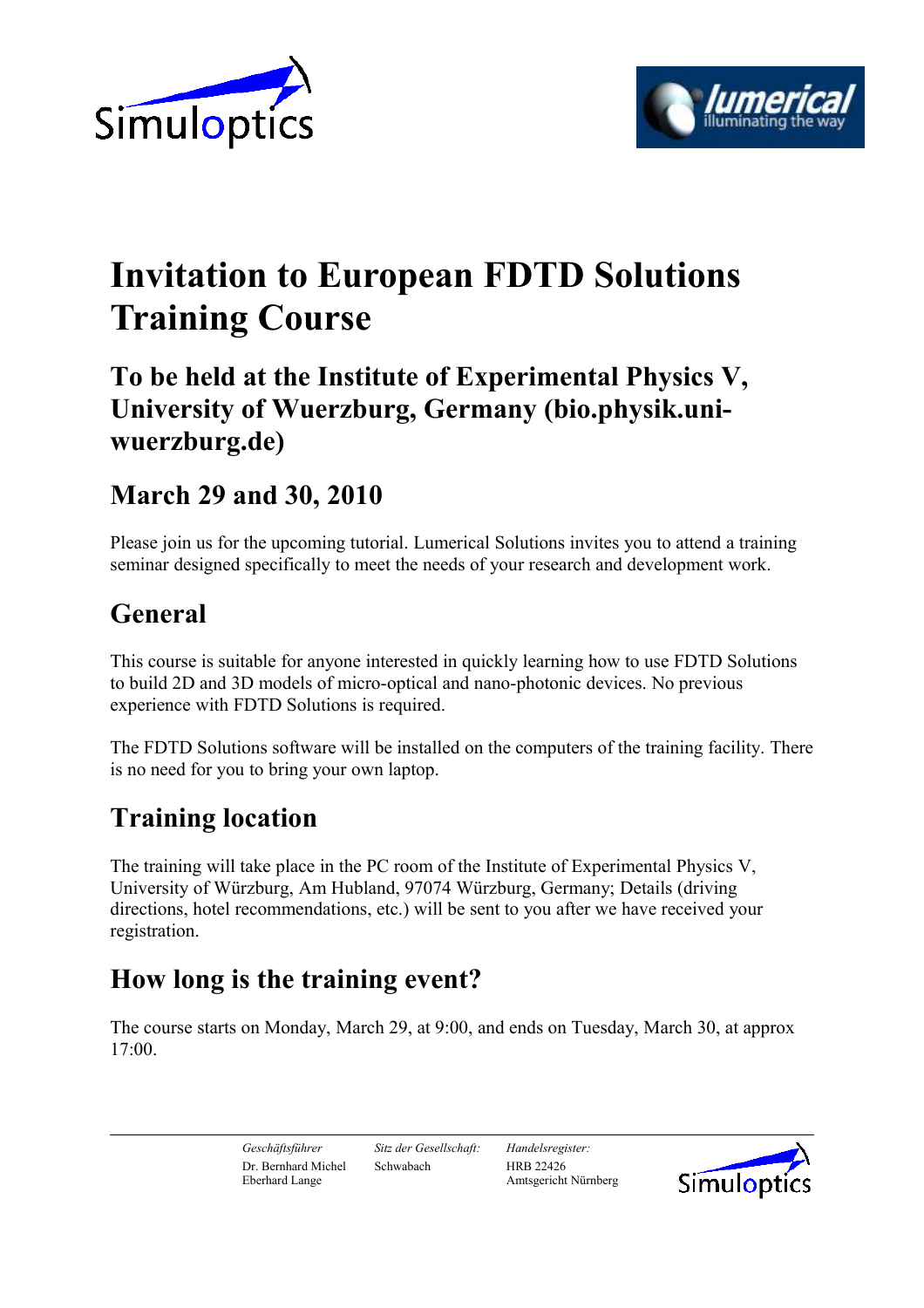# **What Topics will be addressed?**

The course consists of two parts -- a general introduction to FDTD Solutions (day 1) and advanced topics (day 2).

#### **Day 1**

Description: This one-day course is open to anyone interested in using the finite-difference time-domain (FDTD) method to model wavelength-scale optical devices and phenomena. This training session gives hands-on experience using FDTD Solutions to create simulations and analyze results step-by-step.

#### **Topics:**

- Overview of the FDTD method and when it should be applied
- How to efficiently obtain steady state, continuous wave results from a time domain method
- Features and workflow of FDTD Solutions:
	- o Using the GUI Layout Editor effectively
	- o Treating design problems efficiently with the FDTD Solutions workflow
	- o Creating optical structures and defining material properties
	- o Types of sources
	- o Choosing monitors to obtain spatial, time and wavelength dependent data
	- o Analyzing data and plotting results
	- o Scripting commands (basic)

#### **Workshop:**

- Simple example Reflection spectrum of etched lines in silicon
- Getting Started examples
- Advanced example Silicon moth eye anti-reflector
- User-supplied examples
- O&A: user-supplied examples and questions

#### **Day 2**

**Description:** Gain greater understanding of the more advanced features of FDTD Solutions and its state-of-the-art parallel computational engine. In this session, you will learn how to take advantage of the optimized engine to speed up your simulations and increase your productivity, how to handle dispersive materials over broad wavelength ranges, and how to optimize designs using scripting. This training session will treat advanced application examples.

#### **Topics:**

- Advanced Features of FDTD Solutions
	- o Scripting language for parameter sweeps and design optimization
	- o Structure groups and analysis groups
	- o Far field analysis with the GUI and using scripting
	- o Advanced boundary conditions

Dr. Bernhard Michel Schwabach HRB 22426

*Geschäftsführer Sitz der Gesellschaft: Handelsregister:* Amtsgericht Nürnberg